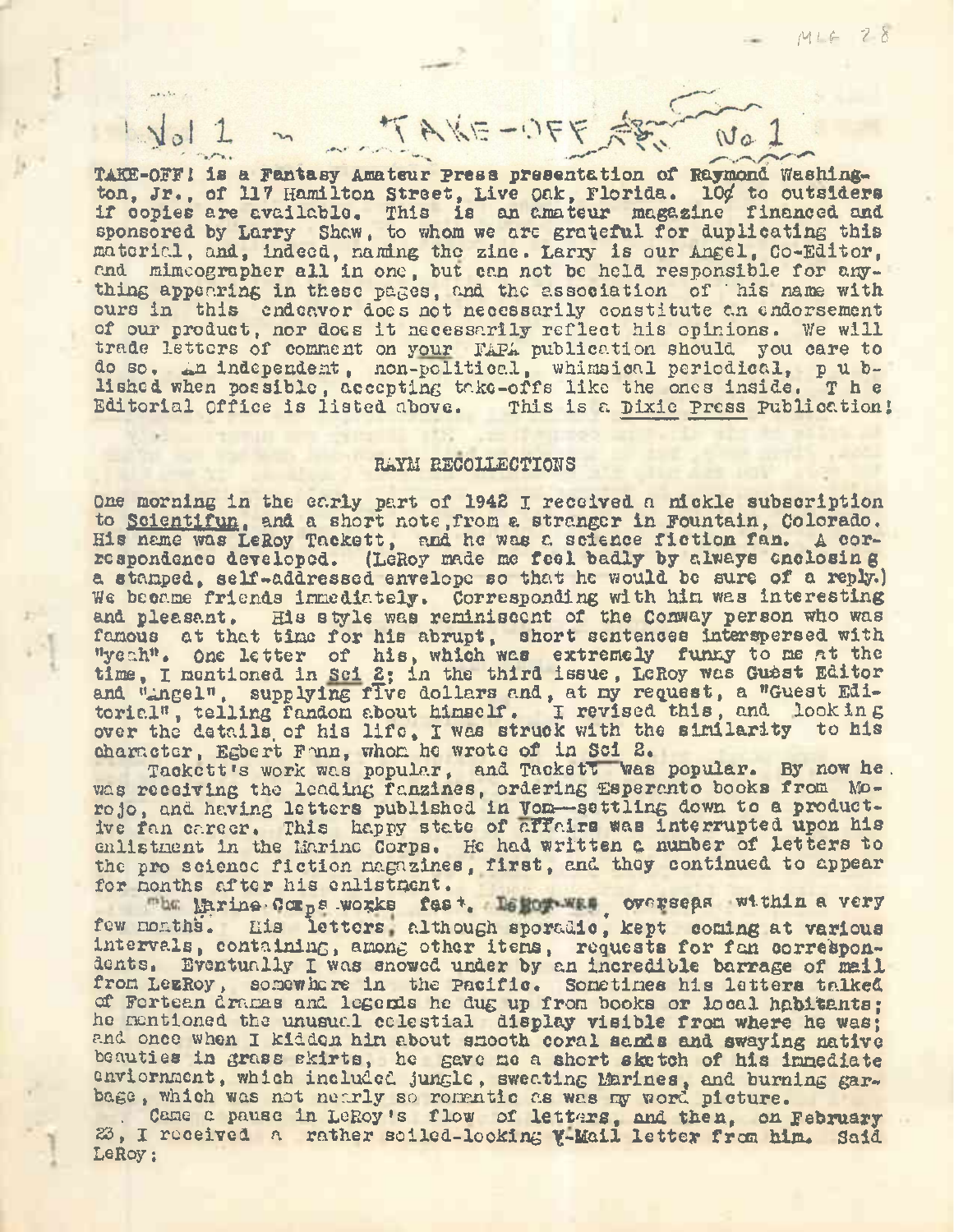Page 2 TAKE-OFF J

3 February, 1944.

Dear Rayn,

 $-10 - 3$ 

After a forced silence of several weeks I've decided that it is tine to drop you <sup>a</sup> line or two. I would have written sooner but we were in combat and the conditions for writing were not so good.

Another year brings us a little closer to that post war world. Ah, yes, the post war world. It scens that everyone worid. In, yes, the post war worid. It seems that everyone<br>has ideas about it. Hearly all the learned nen want a different kind. Hell, all I want is a post war world.

Space limintations force me to omit the last paragraph, which dealt with mental telepathy.

LeRoy's interest in fandom and scientifiction has not lessenedin spite of his all-time occupation. His library was unfortunately lost, given away, but he intends to build a new and greater one after the war. You can help hin by sending hin your fanzines. If you wish, he'll pay you when he returns home. Meanwhile, he'd very much appreciate sone letters, and will try to answer each one. His address: Pfo LeRoy Tackett, <sup>H</sup> & <sup>S</sup> Co., 7th Marines, c/o Fleet Post Office, San Francisco, California. (This plug is spontaneous and paid for by no one.)

### PEOPLE HAVE DIFFERENT OPINIONS

# ABOUT HELL

### By

## Mary Helen Washington

Sone people think Hell is a torture of flame and fire. Others sone people think Hell is a torture of fitne and fire. Others<br>think it is of pain and horror. Still, some think that it is the Devil that pokes you with his pitchfork when you're dead. Yet children think he is a bad boogey-man, which their nothers teach them when they're little to scare then into behaving. And sone imagine the Devil as horns, a tail, red, and a pitchfork. But that's not so; we do not as horns, a tail, red, and a pitchfork. But that's not so; we do not even know what the Devil looks like. We call hin red because that is our opinion of fire, but, he could be just any color as well as red.

pinion of tire, but, he could be just any color as well as red.<br>Well, let's leave the colors now and get down to serious business. Now, I'm writing a short article to tell you what I think Hell is.

My opinion of Hell is Conscience, and when you committed a sin, and the Devil begins to grin, you lie there forevermore, thinking of how dirty you've been in your last lifetime. Now you may call my opinion silly, but, I believe it more than any opinion you've ever said. Now those of you that read this, do not get mad, I am just trying to state a fact that is the truth. There is a certain racket, of science fiction, I hear. My brother happens to be one of them, and as for you, you'd better read this article very carefully. For you'll be prepared when your time comes. Well, friends, that is my opinion of Hell. You may think it wasn't worth your time reading it, but <sup>I</sup> bet it'<sup>s</sup> worth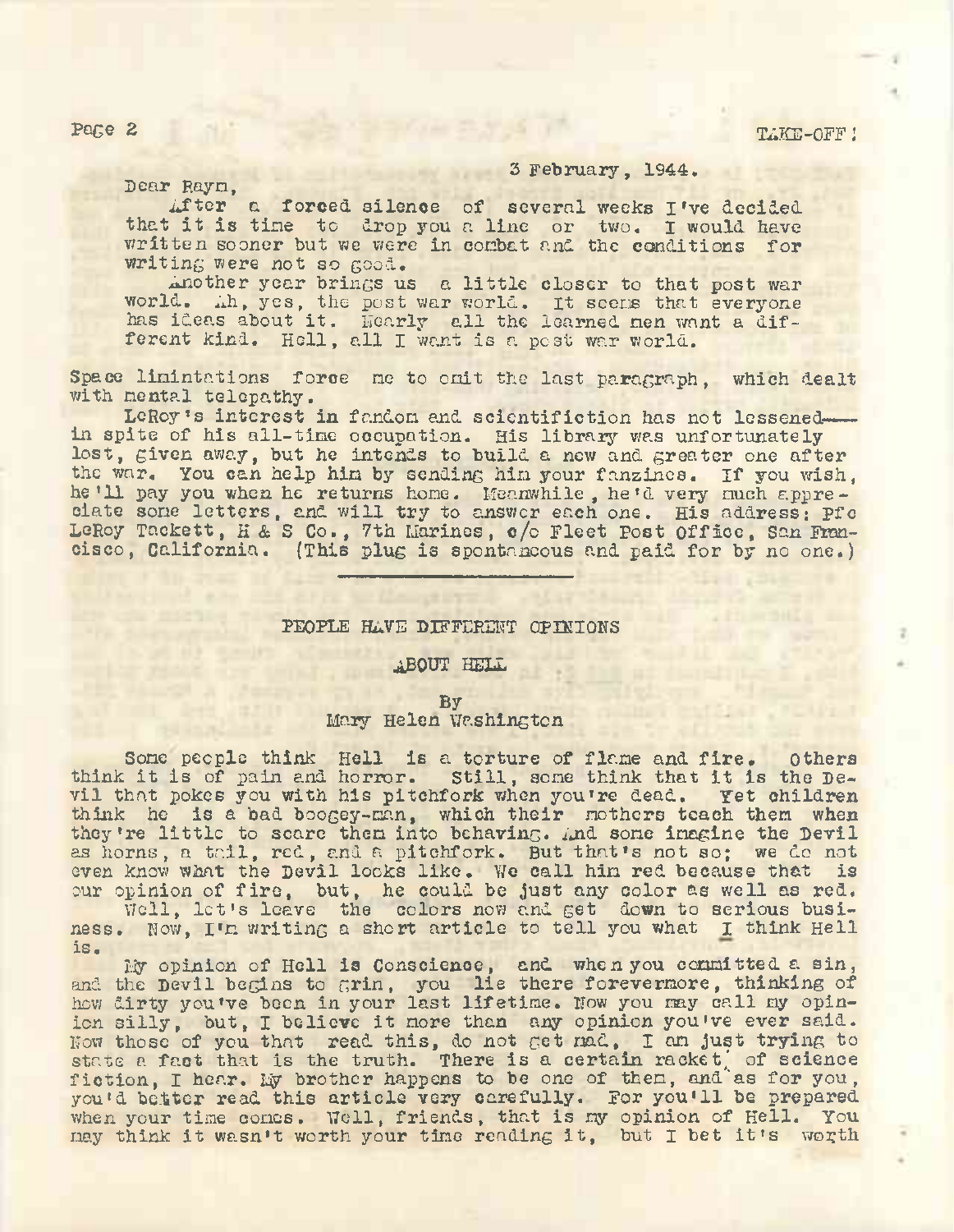## TAKE-OFF JUNEAU ART DE LA COMPLETE DE LA COMPLETE DE LA COMPLETE DE LA COMPLETE DE LA COMPLETE DE LA COMPLETE <br>De la completa de la completa de la completa de la completa de la completa de la completa de la completa de la

your strength reading it. You've heard quite <sup>a</sup> lot about me, if you remember correct. I'll help you to remember. Sone of my stories I've written in the past few years. You remember "Monster of the Grave"\* and "Monster of the Cave"?\*\* There's plenty others, but I can't think of then just now. My friends, I'<sup>m</sup> closing this now, and <sup>I</sup> hope your mind has no nore thought about Hell, for I'<sup>n</sup> sure I've given you the correct thoughts of all time.

\*Published in Scientifun  $\#3$ . \*\*Published in Scientifun  $\#2$ . ( \* )-----( \* )----- ( \* )-----( \* )------( \* )—-( \* )----- ( \* )----- ( \* )----- { \* )- SONGS OF THE DEUTSCHLAND

HEREIN we present to the public, "For the First Tine", new songs released by the Office of Public Enlightchment for nass singing in Germany. These ballads, the pedantic observer will note, were all written after Gcrnany's serious defeats, beginning with Stalingrad,and express the new spirit in Germany; that of defense, and clinging to the faith, and the will to win in spite of all odds. They are not to be confused with earlier Horst-Wessel songs—and instead of expressing a mod of "Tomorrow We Sail 'Gainst England", the atmosphere is rather one of "Shut fast the doors—guard Europe's shores J" and the delightful tines in store for everyone "When the Panzers Roll Again". Here, undiluted and uncensored, is the quintessence of German morale in these troubled days, compiled from Nazi handbooks and MeisterzingerfleuggcnheimengefanGenlagerearhardtiststadtburgcigensteiner through the efforts <sup>o</sup> f secret agents whose names must not be mentioned for reasons of security. It is interesting to note that few persons with an artistic bent remain in the New Germany; many melodies have been borrowed from popular American music to provide vehicles for these soul - stirring ditties from a nation of goose-stepping Siegfrieds.

> WHEN THE PANZERS ROLL AGAIN, #1 (Melody; When the Roses Bloom Again)

 $\Box$  if  $\Box$  in the  $\Box$ 

When the panzers roll again, We will all take a vow: We will get to Stalingrad, Somehow . . . When our planes take back the sky, When they swoop to the fore-We will cross the dear old Don, Once more, Although you've said we're beaten, "They've lost too many men," You'll find our foes retreatin', When the Panzers roll Eastward again.<br>When the panzers roll again, And the war starts anew, You will find the German heart . Still true.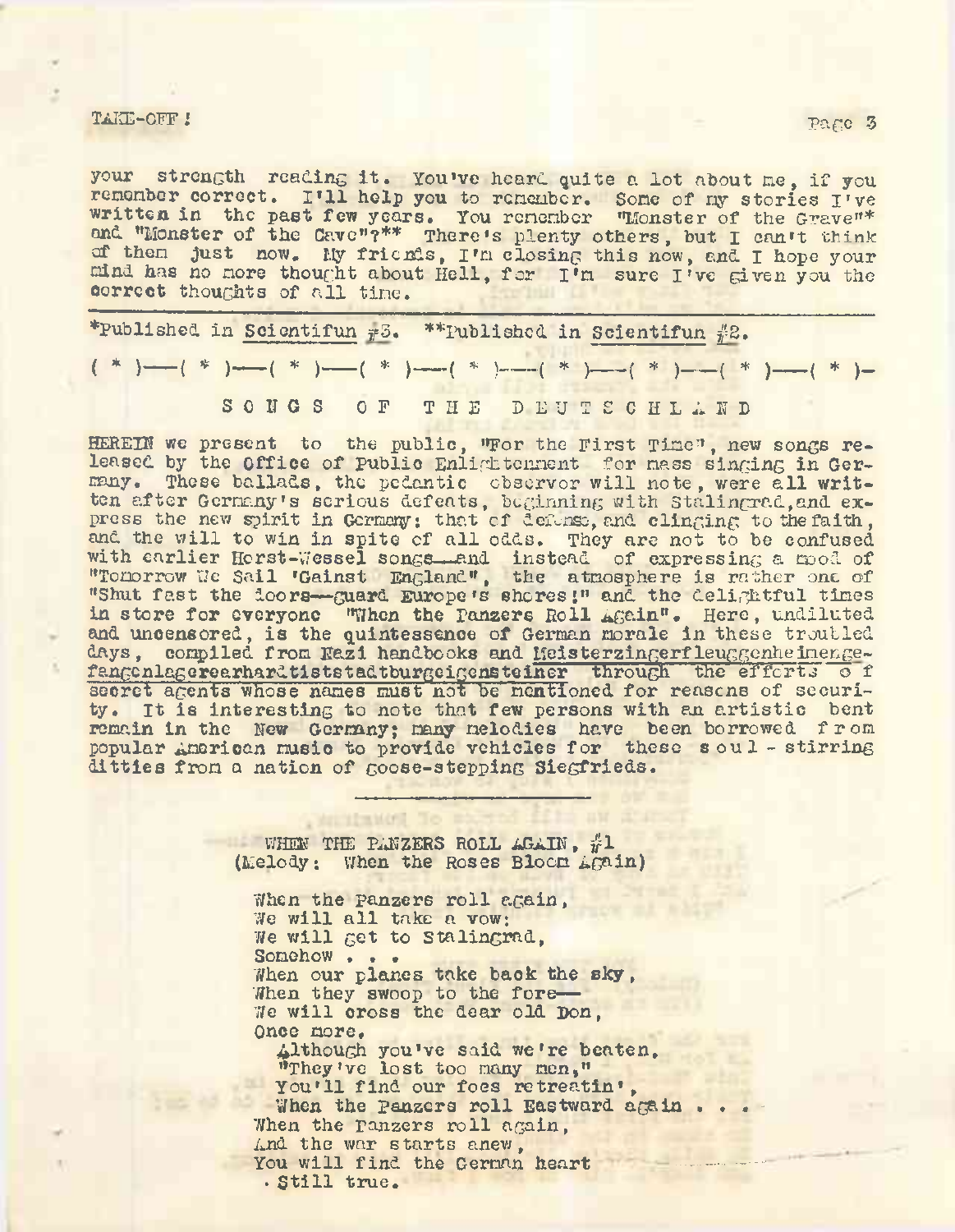### page 4 **TAKE-OFF<sup>I</sup>**

WHEN THE PANZERS ROLL AGAIN, #2 (Melody: When the Lights Go On Again)

When the panzers roll again, All over the world, When the Wehrmacht starts to win Our flags we'll unfurl,<br>And we will have a ball in Deutschland Halle, Our fines we' <sup>11</sup> unfurl, When that glad day comes; And we '11 be happy, Sound Wilson P. Down In spite of benbs!<br>When the panzers roll again All over the Front, When the Reds retreat again, And whimper and grunt-Then we will laugh and waltz on Wilhenstrasse, And sail on the Nile, When the Panzers roll again To Victory-Sieg Heil!

## THIS IS WORTH FIGHTING FOR (Melody: This Is Worth Fighting For)

**THE CARD IS** 

I saw the planes of the Luftwaffe, And they shot down a Red from the sky; And I heard the Fuehrer's voice insisting, "Germay rules on high!" I watched the guns of the Wehrmacht, .nd the deadly steel shells they could hurl; And the deadly stoel shells they could murl;<br>And I heard my Fuehrer's frenzied fancy, ''Deutschland against the world!"— Sonetines I stop to wonder, How we can hope to win— Though we kill hordes of Russians, Hordes of reserves still cone charging again-I saw a scorched waste of flatland, With an arry of Reds on its floor: And I heard my Fuehrer's jangled jingo— "This is worth fighting for!"

FOR THE FIRST TIME (Melody; For the First Tine) ((To an earth-bound Nazi ace))

For the first tine I'<sup>n</sup> falling to earth, As for God, I recall, This "God-is-Fuehrer'' feeling is so new to me, Their guns have done the thing no Jew could do to me! For the first time I know I must die, Sc alone in the blue; Sc while they're dialing—I'll keep on helling, And they'll sing of how I flew.

**Him Is te IT**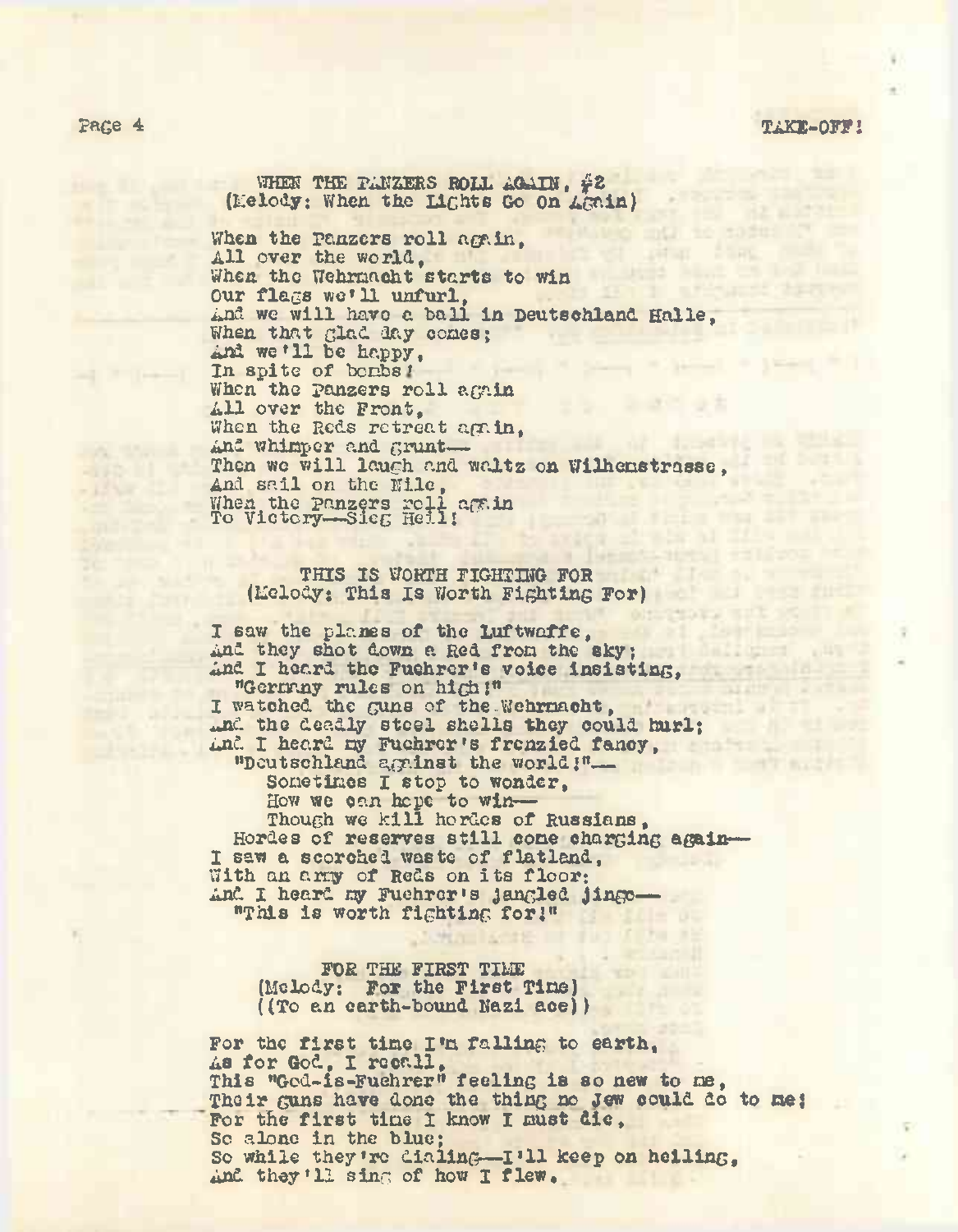TAKE-OFF ! Page 5

AS TIME GOES BY (Melody: As Tine Goes By)

You never should forget-Their guns will Get you yet,  $_{4}$ nl death awaits on high! And you must always serve the Reich, As tine goes by— For zien of brain and brawn, At last Der Tag will dawn, Though millions more must die! Our faith and will renain unchanged, As tine goes by. Bonbers and panzers are never out of date; Speeches and anthems will still inflane our hate; Fraulein and Fuehrer are masters of our fate. On this you can rely. It'<sup>s</sup> still <sup>a</sup> soldier'<sup>s</sup> kingdom, <sup>A</sup> fight to crush der England, And that's the reason why Der Krieg will always beckon Deutschen As tine goes by!

IN DER KRIEG VOII DEUTSCHLAED (Melody: In the Blue of Evening) ((Dedicated to the Fuehrer's loyal flaknen in Bearleen))

> In der krieg von Deutschland, . B-24'8, how we abhors then, Over our ack-ack Guns, their wings we can see! In der krieg von Deutschland, We give our all, bombers are falling, There neath the flarelit sky, they frighten me. In the shadows of the night we talk Of those we knew so well, Till a Fortress makes a careless run— We blast it all to hell! In der krieg von Deutschland, Engines of fate, roaring "I hate you," There we will find our death, In der krieg von Deutschland.

#### IWASIOIT COAST TEUPPEN (Melody: Toreador Song from the opera Carmenwith, perhaps, variations.)

Heil to the Deutschland; Hell to Victory; Shut fast the doors--guard Europe's shores; Do not fear the throbbing roar of British planes <sup>O</sup>'er the cold Worth Sea!

(continued on next page)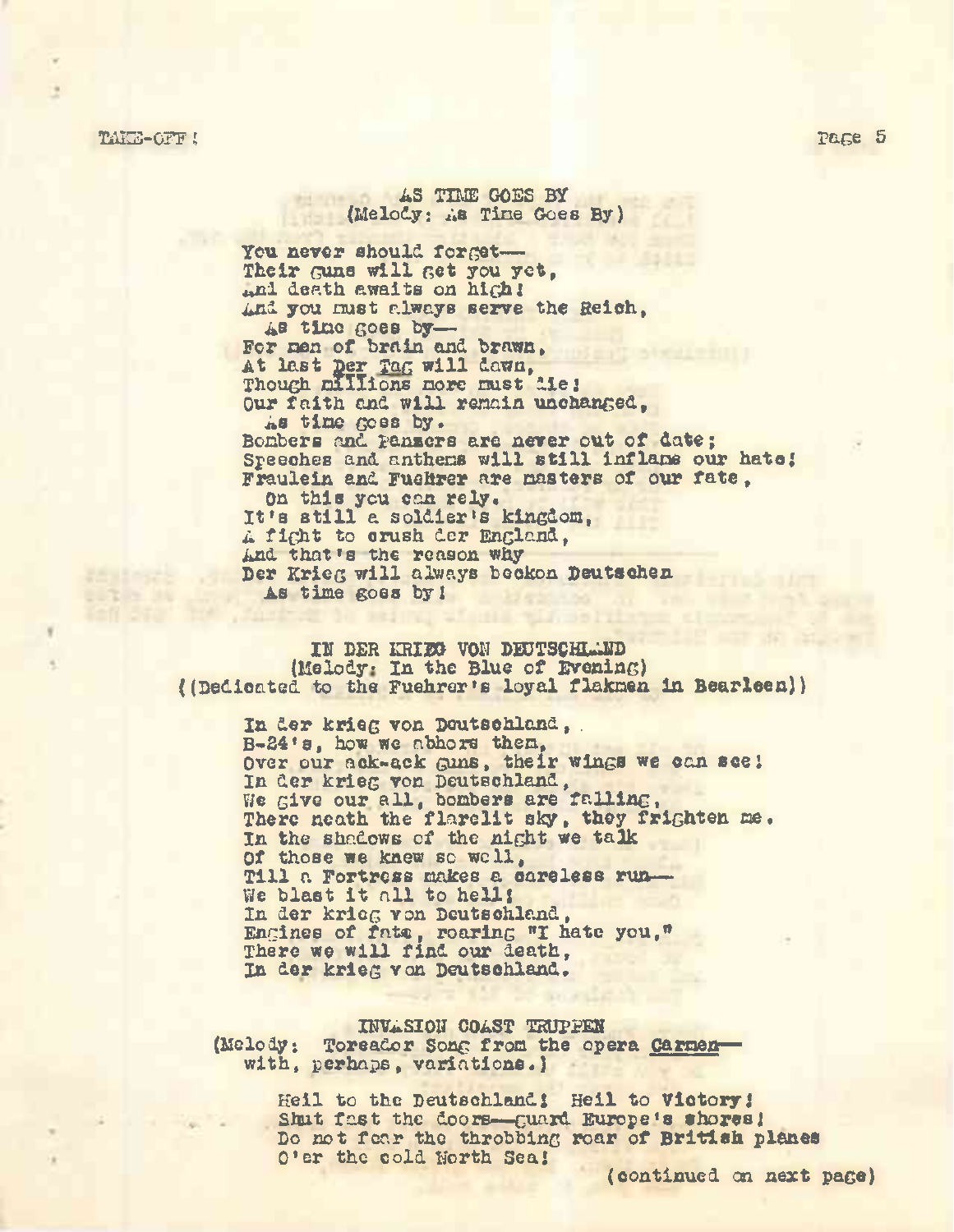### page 6 TAKE-OFF

You are the hope of dear old Germany,  $(4.11$  sacrifice—fight for the Reich!) When you hear a blasting thunder from the sky, Stick to your guns-and die.

MEIN SHINING HOUR (Melody: My Shininc, Hour) ((Hitler's Festungstruppen on Europe's Coasts))

> Here we stand, in awesome power, Caln and ready to fight; When we charge, Commandos cower, In the darkness of the night <sup>I</sup> Like the guns of tanks before ne , Or ny Fuehrer, watching o'er ne, This will be nein shining hour, Till the battle is won.

This definitely concludes the concert, gentle reader. Straight verse fron here on. In connection with the following poen, we refer you to Tennyson's magnificently sinple praise of England, "Of Old Sat Freedom on the Heights".

#### "0F OLD SAT HITLER, ON A STRIKE"

Of old sat Hitler, on a strike, The Wehrmacht breaking at his feet. Above him shook the Deutsches Reich: He heard his soldiers blent.

There in his cell he dreamed of play Along some hamlet on the Rhine, But noise of bombers, far away, Cane rolling on the wind.

Then stept he down from Bcrchtesgart, To boast, and try to save his face, And showed the foenen, part by part, The foulness of his race—

Grave Fuchrer of Germanic hordes, From your defeat you gaze—aha.' Do you still brandish fiery swords, Ard grasp the swastika?

Your hate-filled eyes detest the truth. The vitro<sup>1</sup> of the German soul Is in them. May the Hitler Youth,  $And$  .you, to chaos roll -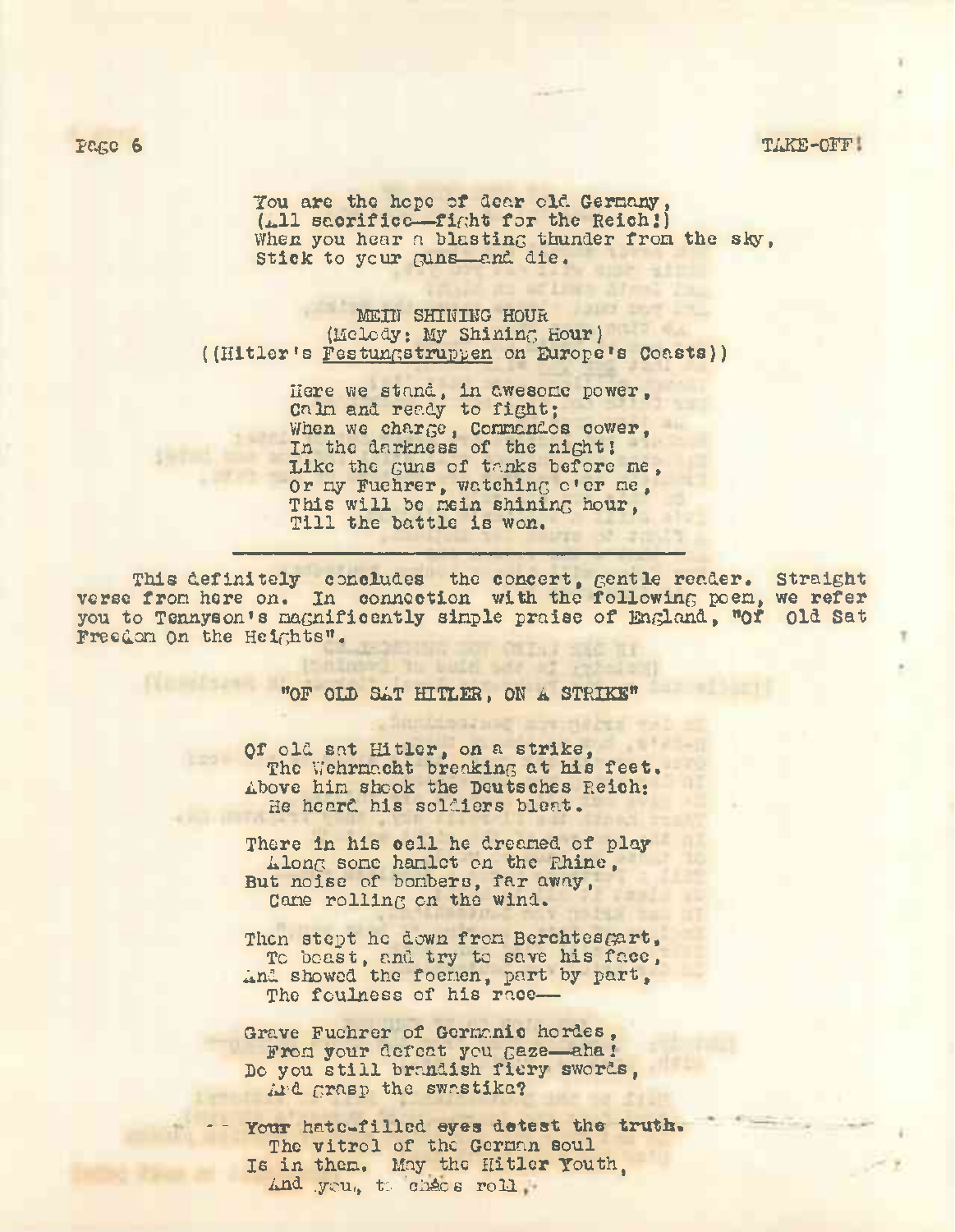## Takk-OFF! page  $7$

**ALLE BOUTLE CO** ESSENCE TENERATION Friedrich L **POLE PINETIE STATISTICS SEMILIANAI** with the lines

**Filter Manager** 

and Carl and Don't **A SEP LATE OF SA**  $25.01 \times 10^4$  and  $23$ All an exception

ters al miliauxiello **CONTRACTOR** AND INCOME. STEPHEN STREET

That F. D. R. ney stand and shine, Make light our tax, and soft our hands, Turning to scorn with lips divine The foul Republicans.

You have no doubt heard of afternoon in the Bronx; of teatine in England; of the morning rush in Washington, and beyond all faintest shadow of suspicion you have heard of Springtime in the Rockies and Evening in Paris, but until now, gentle reader, you have been singularly unfortunate in not hearing of

### KRIEGTIME IN DEUTSCHLAND

.misteri mil

"Du bist wie ein& blume Or so the saying goes; But that was in the peace time, Before the friends (?) were foes. My he art was young and new, Ma , In those old days, forsooth; And when there cane the kriegtine, I was a Hitler Youth.

The streets of old Berlin, Ma, Were crowded in that day-With many a smiling friend, Ma, But that soon passed away; Instead, there was the battle, And the march to Victory, and a sharp machine-gun rattle Across the land and sea.

In Czech', the lads were sad, Ma, And Poland made them curse; The Slavic States were bad. Ma. But Stalingrad was worse. You know Fritz Haben Gootbret? They shot him in the head, And Hauptman, Heine, and Liebgott Are lying cold and dead.

The people hate and hate, Ma, The troops grow mean and pale; The Frauleins share our fate, Ma, But they, too, scon grow stale. And new the tirx has come , Ma, When Deutschland's sun is low; There's nothing: left but run, Ma, I have no piace to go.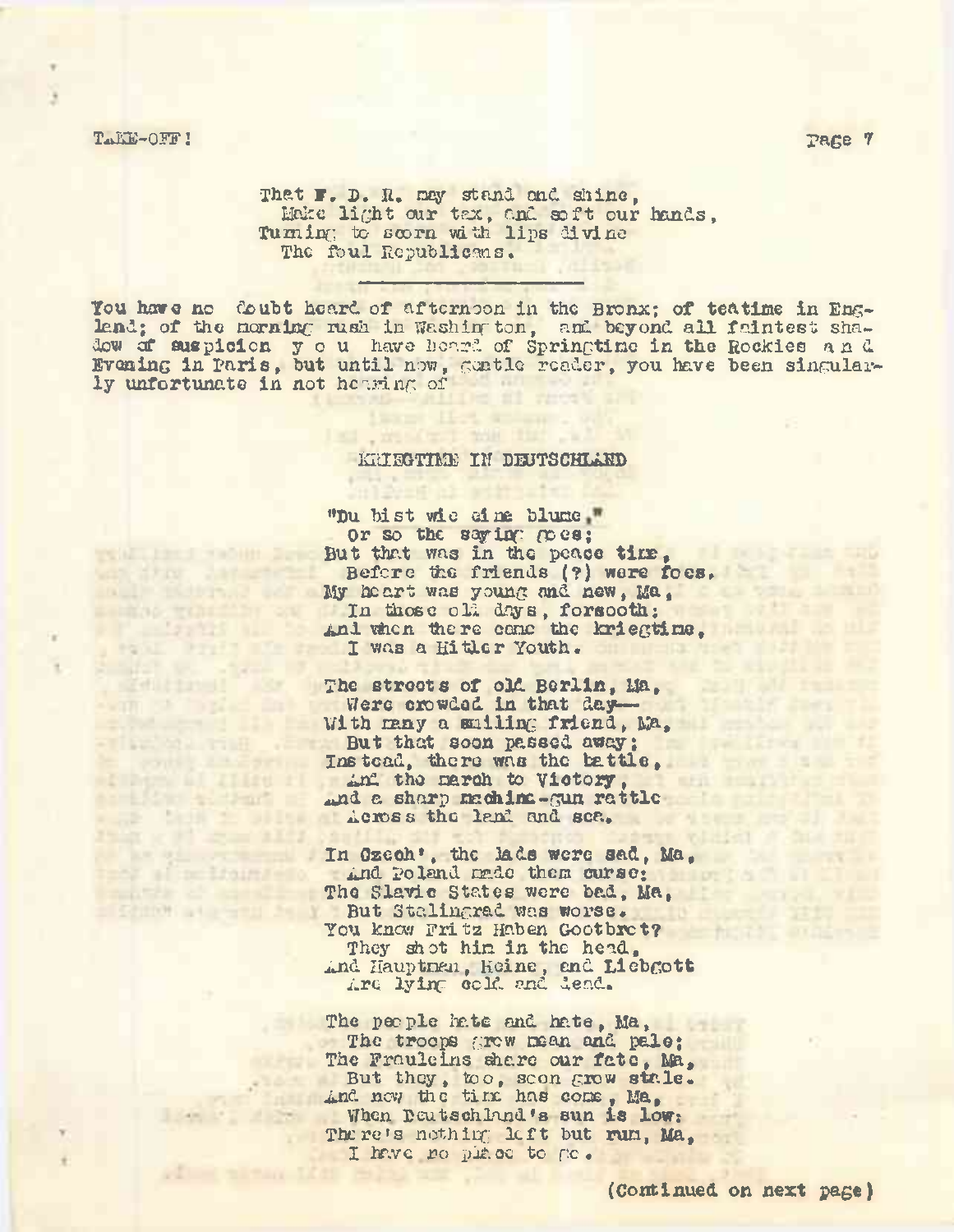The deys of fun are *ccne,* Ma, The flags have been unfurled: And Deutschland stands alone, Ma, AGains t the raging world. Berlin, Rostock, and Hamburg, Cologne, Bologna, and Brest Burn on; the mighty war-surge Finds all, and gives no rest—

But on! though skies nay darken, The German heart is true! The Front is calling—harken!<br>The Fanzers roll anew! We die, but nor forlorn, Maj May you, and all our kin Enjoy the coming morn, Ma, And kriegtine in Berlin.

Our next poem is also a product of Germany, composed under artillery fire by Fritz Eingang von Achdulieber, who was infatuated, with the German Army as <sup>a</sup> little child, and made his hone in the barracks since he was five years old. His long association with the military earned him an international reputation, and in the course of his lifetime h e has written feur thousand: stories and articles about his first love , the soldiers of the German Amy and their devotion to duty. He fought against the Nazi political troops, but foreseeing the inevitable, divorced himself from the dwindling Reichswehr army and helped to create the modern instrument of destruction that ravaged all Europe before it was swallowed and partially digested at Stalingrad. Herr Achdulieber has a very real love for his Army, and in this marvelous piece of work reaffirms his faith that, despite casaulties, it still is capable of inflicting minor disasters on its opponents. He further believes that it can never be shattered by air attacks. In spite of Nazi egotism and a thinly spread contempt for the Allies, this saga is a most stirring and sincere one, and we can recconmend it unreservedly as an antidote for Prussian pessimism. The only queer obstruction is that this German ballad bears a faint superficial resemblance to stanzas r.T.TZVTTT through CLXXX.IV of the fourth Canto of Lord Byron's "Childe Harold's pilgrimage".

#### THE WEHRMACHT

There is a pleasure in the Deutsches Reich, There is a rapture on the German shore, There is a snap of heels, a march to strike By the deep Rhine, and heilings in its roar. I love not France the less, but Deutschland more, \*Fron elubs of strength Through Joy, in which I steal From ranks I may be, or have been before, To mingle with the Herrenvolk, and feel That, long as blood is red, the Reich will never reel.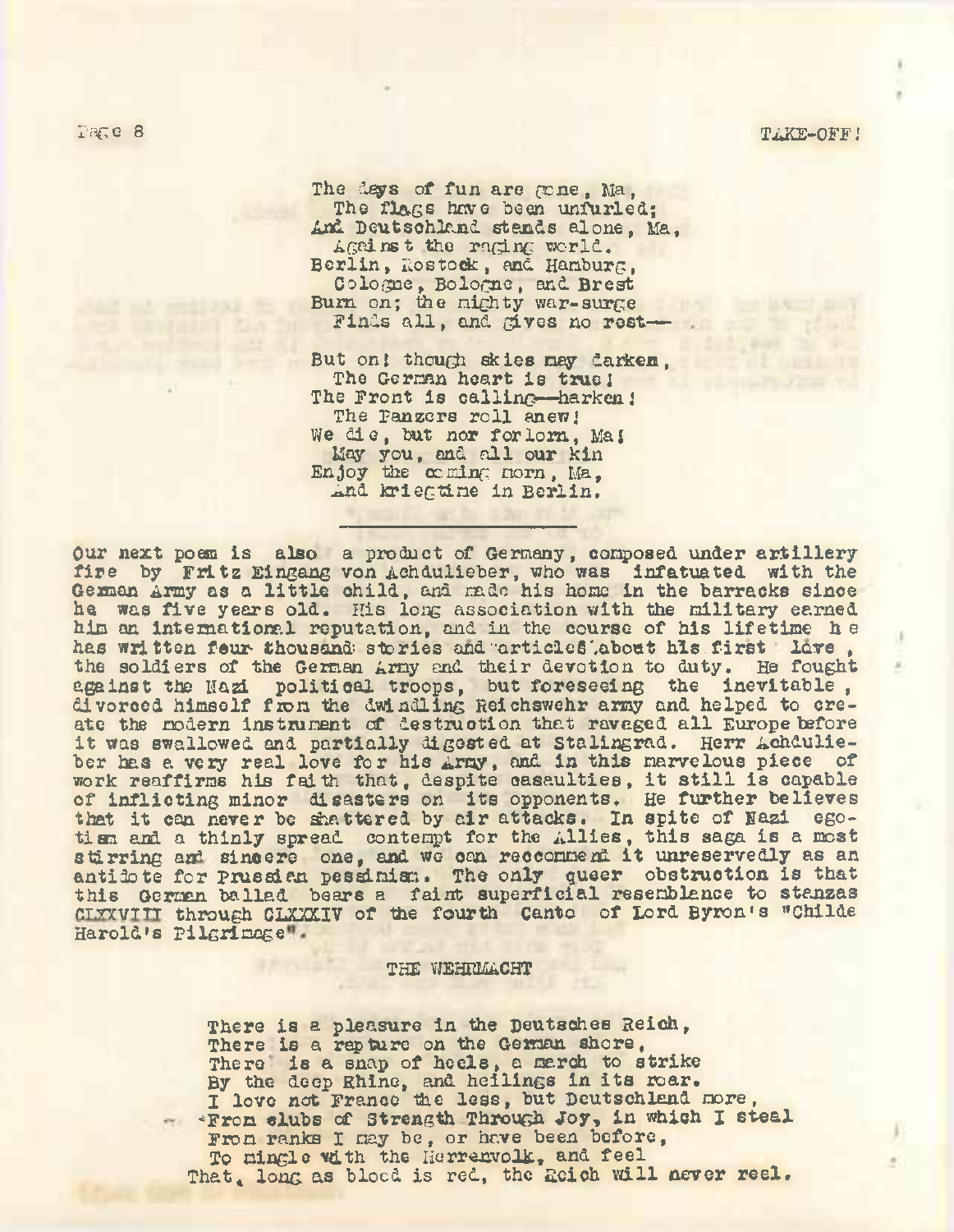## TAKE-OFF! rage §

Loll on, thou strong and churning Panzers—roll' Five million men attack thy guns in vain; planes mark the earth with ruin—-their control Stops with the sky; upon the embattled plain The wrecks are all thy deed, nor do the remain <sup>A</sup> British flier living; with <sup>a</sup> moan He crashes to the earth, his bombs in vain— He snashes to the earth with tittering groen, Without Churchill or Rosenfelt, unGernan and unknown.

His wings do not reign o'er thy path—thy fields<br>Are not his playground: for thou dost arise Are not his playground: for thou dost arise . When raids are over; the vile strength he wields For earth's destruction thou dost all despise, Mocking him in the flashing, flarelit skies, And sendst him, shivering in thy ack-ack spray, And how ling, to his drome, where dancing eyes Of British girls may charm him every day, And soothe his fear till he is killed—or so they say.

Blockbusting bombs which thunderstrike Berlin, And shatter Wilhemstrasse with their quake<br>Are but the work of Capitalist-men Are but the work of Capitalist-men And Communistic Jews, who fortunes make From all tut Germans; and vain title take Of Democrats, and Christians of the War; These are our foes: all mercy they forsake, And gloat above the weary ruins, which mar Alike the Luftwaffe's death, or Stalingrad afar.

"Tis true we've lost sore ground; we've lost the sea— Tunisia, Kharkov, Sicily—what are they? Mere heathen lands we tried so hard to free From Jew-dominion; their dumb folk obey The Russ, the French, the English: they decay, Cut off from German culture !- not so, thou-So loyal in the true old German way-In spite of loss, thou still const raise a row! Such as the screaming Poles beheld, thou rollest now.

Thou glorious Army, over which the Fuehrer's face Grimaces itself in tantrums; in all time, In lull or combat, ready, full of grace; Smashing the Czech, or in Italia's clime Still fighting;—brave, invincible, sublime, The hope of future victory ! the wits Of all sly Prussians made thee; caked in grime, OI all sly Prussians made thee; caked in Gr<br>But nighty still in endless war; each Fritz Obeys thee; thou marchest forth, and scoreth deadly hits.

(Continued on page 10)